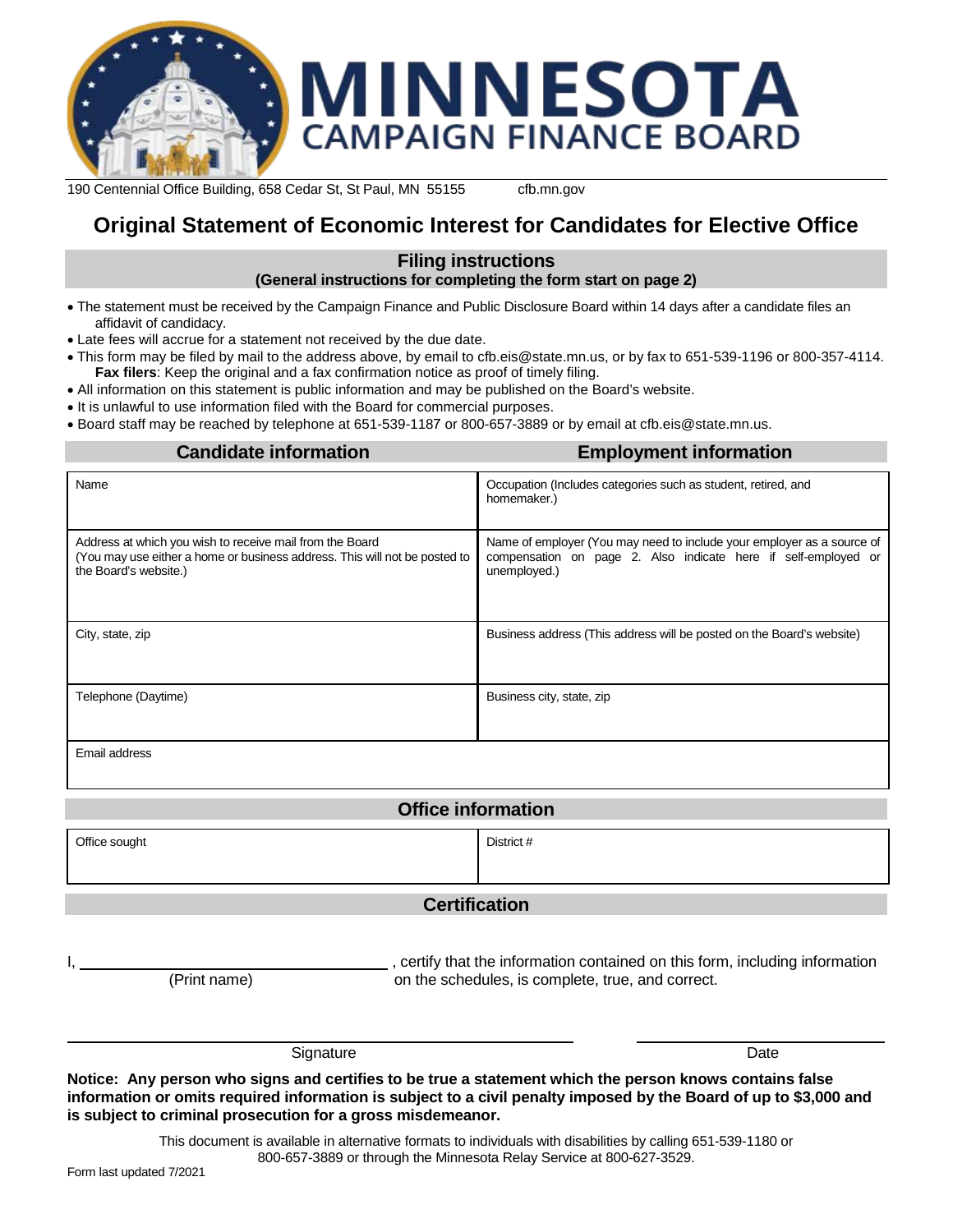## **Reporting period**

The reporting period is the calendar month before the month in which you filed your affidavit of candidacy.

#### **Sources of compensation**

List all businesses from which you received more than \$250 in compensation in any calendar month during the reporting period. You should include any employer listed on the first page if it is a business as described below.

"Business" means an association, corporation, partnership, limited liability company, limited liability partnership, or other organized legal entity. An individual acting alone in the individual's own capacity, such as in the form of a sole proprietorship, is not a business for purposes of this statement, nor is a government agency.

"Compensation" means any payment for labor or personal services as a director, officer, owner, member, partner, employer, or employee of a business. Compensation does not include payments that do not result from the performance of services, such as rental income, social security payments, unemployment compensation, workers' compensation, pension benefits, or insurance benefits.

|                | --------------- |         |       |        | - Check each applicable box- - - - - - - - - - - - - - - - |          |          |
|----------------|-----------------|---------|-------|--------|------------------------------------------------------------|----------|----------|
| Name of source | Director        | Officer | Owner | Member | Partner                                                    | Employer | Employee |
|                |                 |         |       |        |                                                            |          |          |
|                |                 |         |       |        |                                                            |          |          |
|                |                 |         |       |        |                                                            |          |          |
|                |                 |         |       |        |                                                            |          |          |
|                |                 |         |       |        |                                                            |          |          |
|                |                 |         |       |        |                                                            |          |          |

### **Business ownership**

If you own 25% or more of a business **and** received more than \$250 in any month during the reporting period as an employee of that business, list the business or professional activity category from page 4 that best describes the main function of the business.

| Business or professional activity category (See page 4) |  |  |  |  |  |
|---------------------------------------------------------|--|--|--|--|--|
|                                                         |  |  |  |  |  |
|                                                         |  |  |  |  |  |
|                                                         |  |  |  |  |  |
|                                                         |  |  |  |  |  |

# **Independent contracting**

If you received more than \$2,500 for work as an independent contractor in the past 12 months, list the business or professional activity category from page 4 that best describes the nature of that work.

Business or professional activity category (See page 4)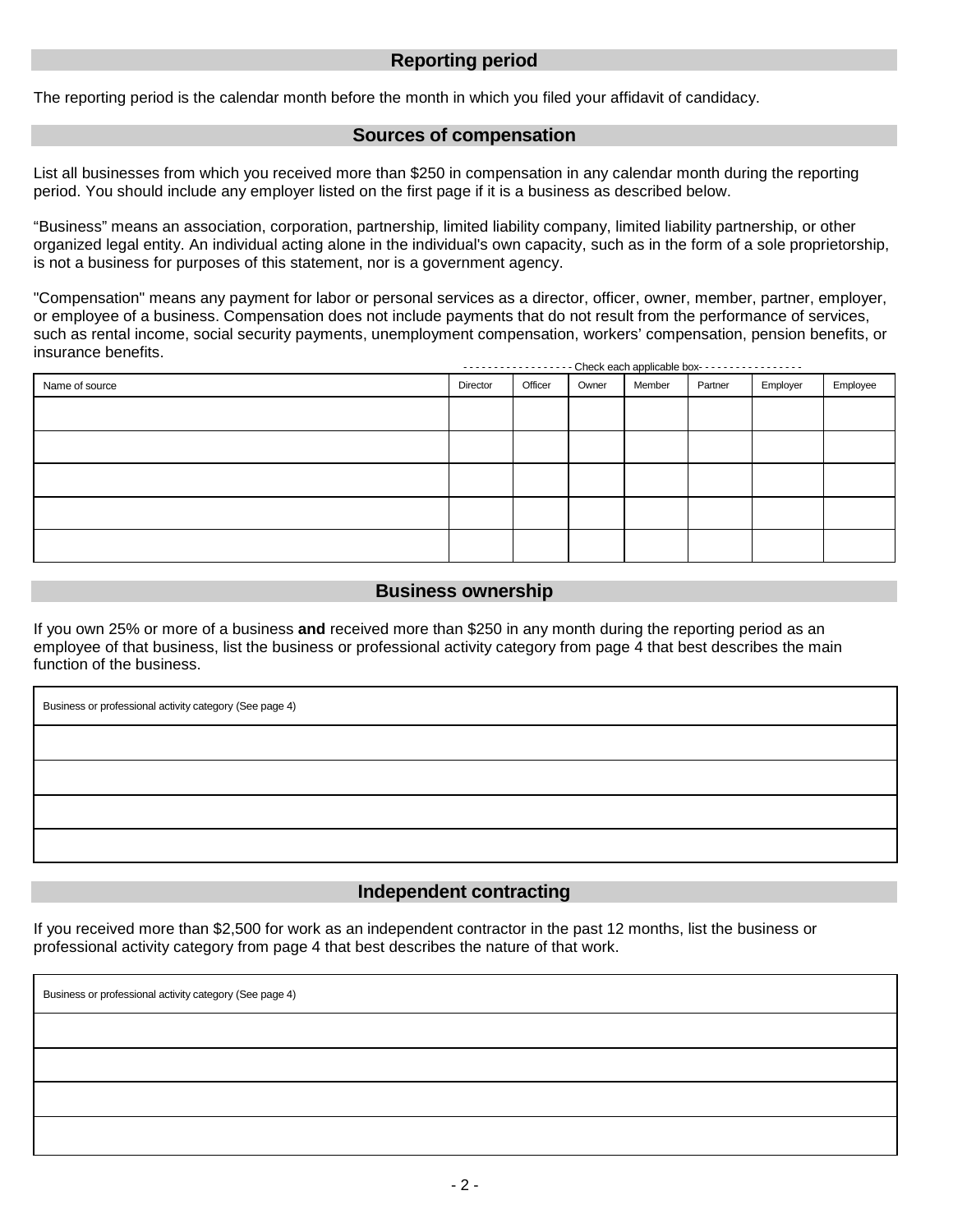#### **Securities**

List all businesses whose securities valued at more than \$10,000 you individually or jointly held at any time during the reporting period. Use the definition of business from the Sources of compensation section on the previous page.

"Securities" means stocks, shares, bonds, warrants, options, pledges, notes, mortgages, annuities, debentures, leases, and commercial paper. "Securities" does not include shares of mutual funds, shares of exchange-traded funds, or defined benefit pension plans. For stocks, list the name of the business- do not list the exchange symbol, total shares, or value.

For retirement accounts like IRAs or 401(k)s, list the individual investment items, other than mutual funds or exchange-traded funds, held through the account. For example, if you have an IRA managed by Charles Schwab, do not list Charles Schwab – IRA. Instead, obtain an itemized listing of the investments held in the IRA and report those investments, other than mutual and exchange-traded funds, that meet the definition of security and exceed \$10,000 in value.

| Name of business in which security is held | Name of business in which security is held |  |  |  |
|--------------------------------------------|--------------------------------------------|--|--|--|
|                                            |                                            |  |  |  |
|                                            |                                            |  |  |  |
|                                            |                                            |  |  |  |
|                                            |                                            |  |  |  |

## **Real property**

Do not report your homestead. Report interests in all other real property located in Minnesota that you held individually or jointly during the reporting period. You must report the following interests: a fee simple interest (you are an owner, even if you owe a mortgage), a contract for deed as a buyer or seller, or a mortgage that you hold as a seller.

Report an option to buy if the value of the option is more than \$2,500 or if the fair market value of the optioned property is more than \$50,000 even if the value of the option itself is \$2,500 or less. For each property list the county in which the property is located. Also list the street address and city, or if the property does not have a street address, the section, township, and range where the property is located and the approximate acreage.

Upon written request and for good cause shown, the Board may waive the requirement that a public official disclose the address of a secondary residence of the official. Contact Board staff if you want to request this waiver. - - - - - - - - - - - - - - - - - - Check one - - - - - - - - - - - - - - - - - - -

|                  | 0110011 0110                                             |                                          |                                                 |                                                           |                                                              |                                            |                            |
|------------------|----------------------------------------------------------|------------------------------------------|-------------------------------------------------|-----------------------------------------------------------|--------------------------------------------------------------|--------------------------------------------|----------------------------|
| <b>MN County</b> | Street address and city; or section, township, and range | Own<br>(Even if<br>paying a<br>mortgage) | Contract for<br>deed (As<br>buyer or<br>seller) | Option to buy:<br>Option value<br>greater than<br>\$2,500 | Option to buy:<br>Property value<br>greater than<br>\$50,000 | Mortgage<br>(Only if<br>held as<br>seller) | Acreage (If<br>applicable) |
|                  |                                                          |                                          |                                                 |                                                           |                                                              |                                            |                            |
|                  |                                                          |                                          |                                                 |                                                           |                                                              |                                            |                            |
|                  |                                                          |                                          |                                                 |                                                           |                                                              |                                            |                            |

#### **Pari-mutuel horse racing interests**

Report any investment, ownership, or interest in property connected to pari-mutuel horse racing in the United States or Canada, including a race horse. Include direct, indirect, partial or full interests held by you or an immediate family member. - - - - - - - Check one - - - - - - -

|                            | Partial interest | Full interest | Description of interest (Horse, stable, etc.) |
|----------------------------|------------------|---------------|-----------------------------------------------|
| Official direct interest   |                  |               |                                               |
| Official indirect interest |                  |               |                                               |
| Family interest            |                  |               |                                               |